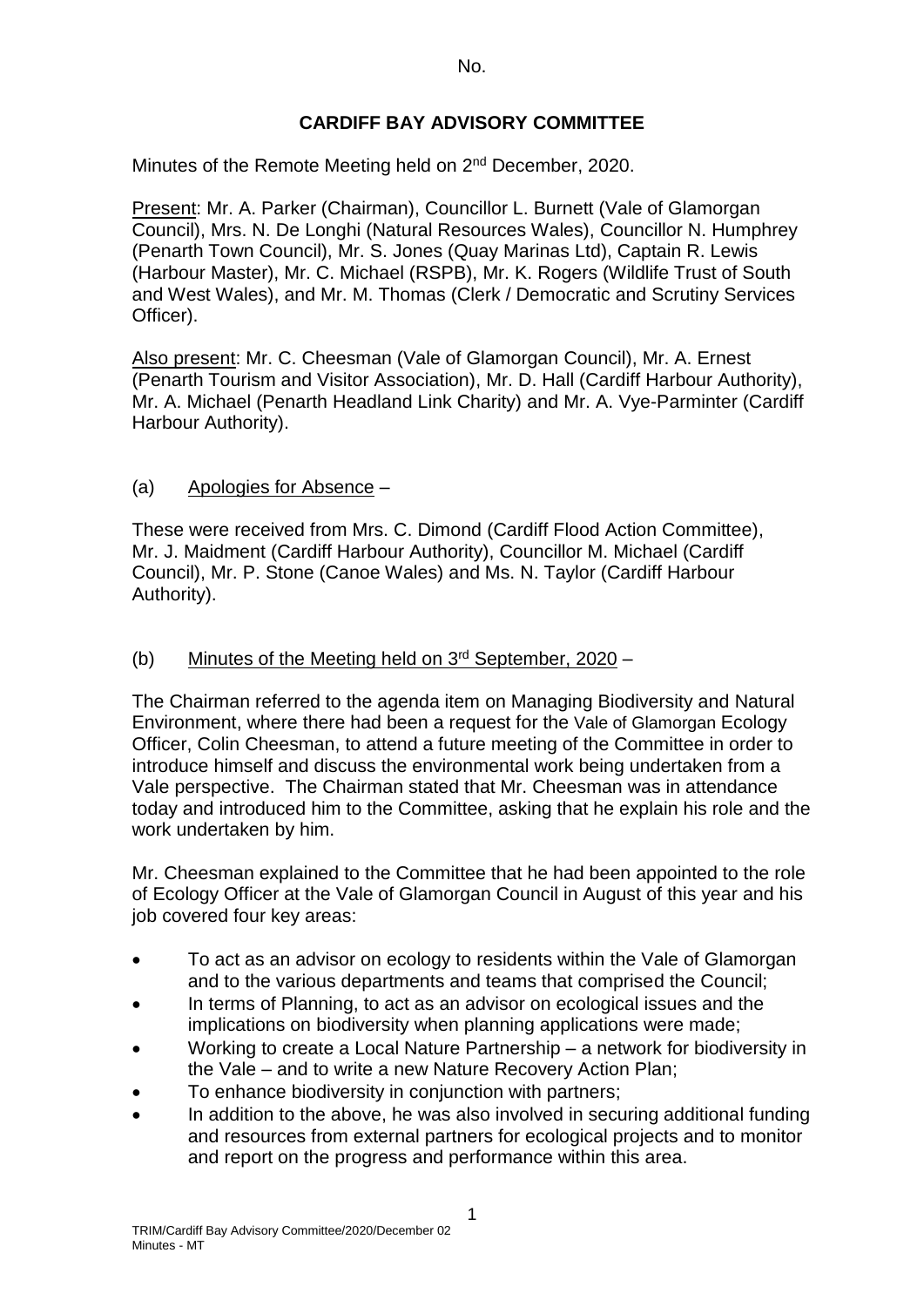Mrs. De Longhi referred to the agenda item on Sea Gulls in Cardiff Bay and ways of managing them; she explained that she had contacted the attendee who raised this issue via email but had not received a reply. She sought clarification on what action – if any – the person in question required from Mrs. De Longhi and her team. The Clerk / Democratic Services Officer stated that he would contact the attendee who raised this issue to see if it still needed to be resolved.

There being no further questions, it was subsequently

AGREED  $- T H A T$  the minutes of the meeting held on  $3<sup>rd</sup>$  September, 2020 be approved as a correct record.

# (c) Navigational Safety and Progress Report – Cardiff Harbour Authority (CHA) –

Mr. Vye-Parminter representing Cardiff Harbour Authority (CHA) provided an update on recent events, starting with navigational safety:

- Pont y Werin Timetabled Lift Pilot Scheme Mr. Vye-Parminter told the Committee that since the implementation of the new timetable, there had been an improvement in the operation of the bridge, with no issues identified so far;
- Dredging the water bus stop areas on the Taff the Committee were informed that tenders for this work would be submitted and then reviewed in 10-14 days' time, with the expectation that the successful tender would be awarded a contract prior to Christmas so that work could start on this in the 2<sup>nd</sup> or 3<sup>rd</sup> week of January 2021. Mr. Hall added that dredging required approval either under Schedule 3 the Cardiff Bay Barrage Act 1993, Marine Licence or a Flood Risk Activity Permit (FRAP). Until the methodology was known then dredging would be in the position of being ready to go – subject to a successful tender;
- A large quantity of waste was collected from the waters of the Bay between July–September of this year, despite the current restrictions on working due to the COVID-19 pandemic.

Mr. Vye-Parminter then went on to the general progress report, highlighting the following areas:

- Regarding the Barrage, the annual maintenance campaign was nearing completion shortly, with significant seal repair works in Sluice 5. In addition, spares were being ordered for planned hydraulic cylinder inspection and repair in the Spring of 2021;
- The status of the Cardiff Half Marathon was also raised, with the rescheduled date in March 2021 further cancelled, with the hope that the next Marathon would be back in October 2021.

Mr. Vye-Parminter's colleague, Mr. Hall, then informed the Committee of the environmental work that had been undertaken by the CHA: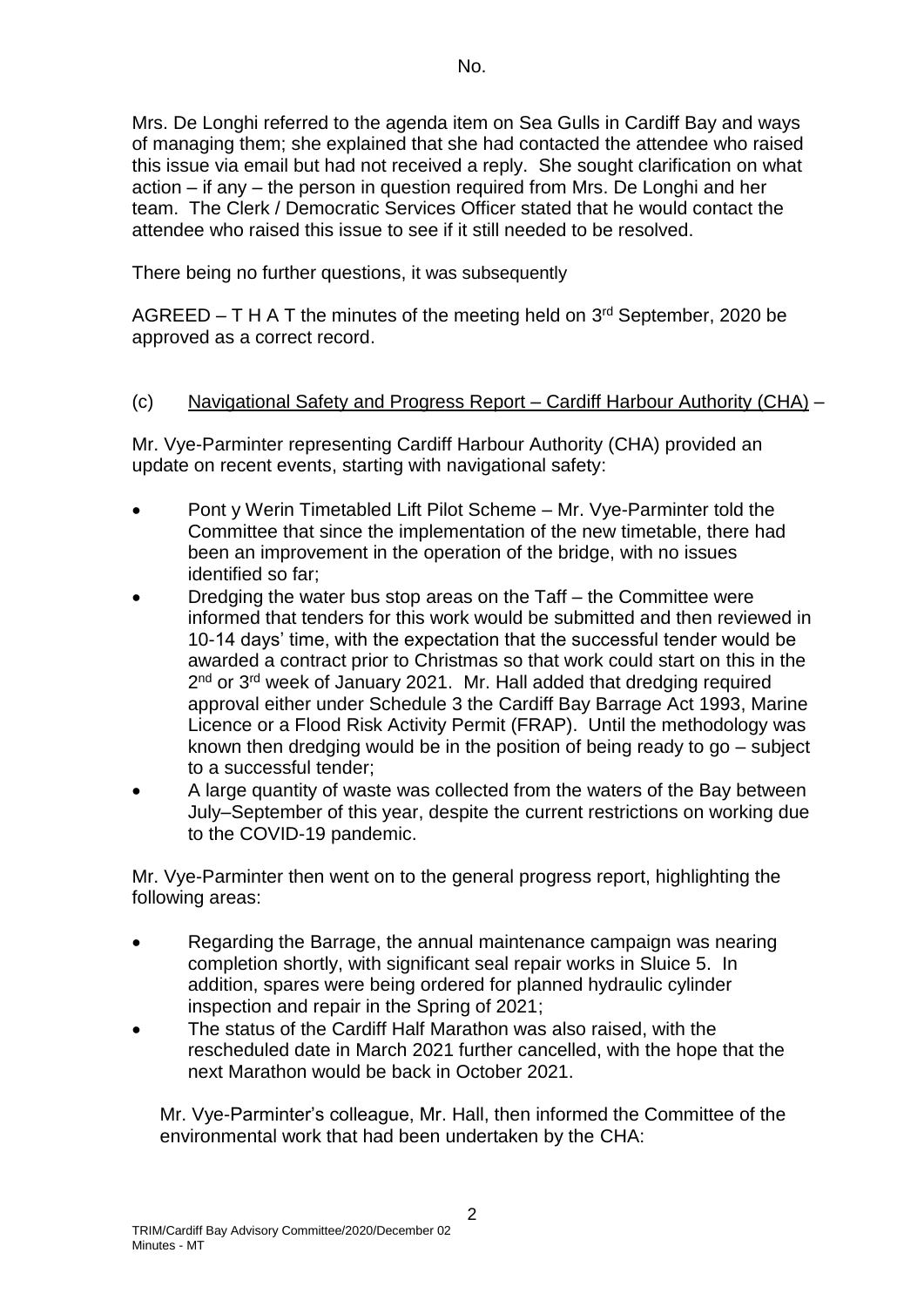- The first Cardiff Rivers Group litter picking event of 2020 took place on the Barrage recently – in compliance with COVID-19 regulations;
- Work was due to start shortly in conjunction with Keep Wales Tidy to plant a Tiny Forest near the Bay, funded by a grant from Welsh Government. It would be located near the Swift Tower and include an outdoor learning space, to provide an opportunity for school children to come down and learn about environmental management in Cardiff Bay;
- Finally, it was announced that the Barrage and Wetlands had been awarded the Green Flag status again.

There being no further questions, it was subsequently

AGREED – T H A T the report be noted.

### (d) Natural Resources Wales Update –

Mrs. De Longhi representing Natural Resources Wales (NRW) provided an update to the Committee focusing on the following areas:

- Concerning Dissolved Oxygen Levels, there had been no issues identified by CHA which was not unexpected due to the winter season;
- NRW had continued to investigate the source of an intermittent polluting discharge in Cardiff Bay (near the Watermark Building, Ferry Road), mentioned at previous meetings. Due to COVID-19 restrictions, attempts by Cardiff Council to take samples from the affected areas had been hampered. However, some sampling had been carried out by the Council in mid-October and NRW were currently waiting on the results of these. Further sampling and surveying of the relevant pipework would probably be required in order to identify the source of the leachate;
- There was an ongoing issue of oil entering the River Ely, potentially from the Llandough Trading Estate. Mrs. De Longhi stated that NRW would be appointing a contractor to survey the drainage network of Llandough Trading Estate and other nearby retail parks and industrial estates in order to identify any oil reservoirs, with the investigation to be completed in the New Year;
- With regard to the Cardiff Bay Dredging Operations, as reported previously, Storm Denis had caused large cobbles to fill the deepened area of the River Taff adjacent to Bute Park needed for the water taxi to turn, so CHA had approached NRW to seek permission under Schedule 3 of the Cardiff Bay Barrage Act 1993 to dredge the area affected. It was agreed with CHA that if the proposed works were covered within the Cardiff Bay Barrage Act, then it would not require a Marine Licence or a Flood Risk Activity Permit (FRAP). However, no application had yet been received. CHA had originally intended to undertake the work in November, but, as outlined in Mr. Hall's update earlier, CHA have now said that it would take place in January 2021. Also, in September NRW received an application from Associated British Ports (ABP) for a FRAP to dredge accumulated gravel from the bed of the River Taff adjacent to the trash screen at the upstream extent of the Dock Feeder near Blackweir. The gravel was reducing flows

3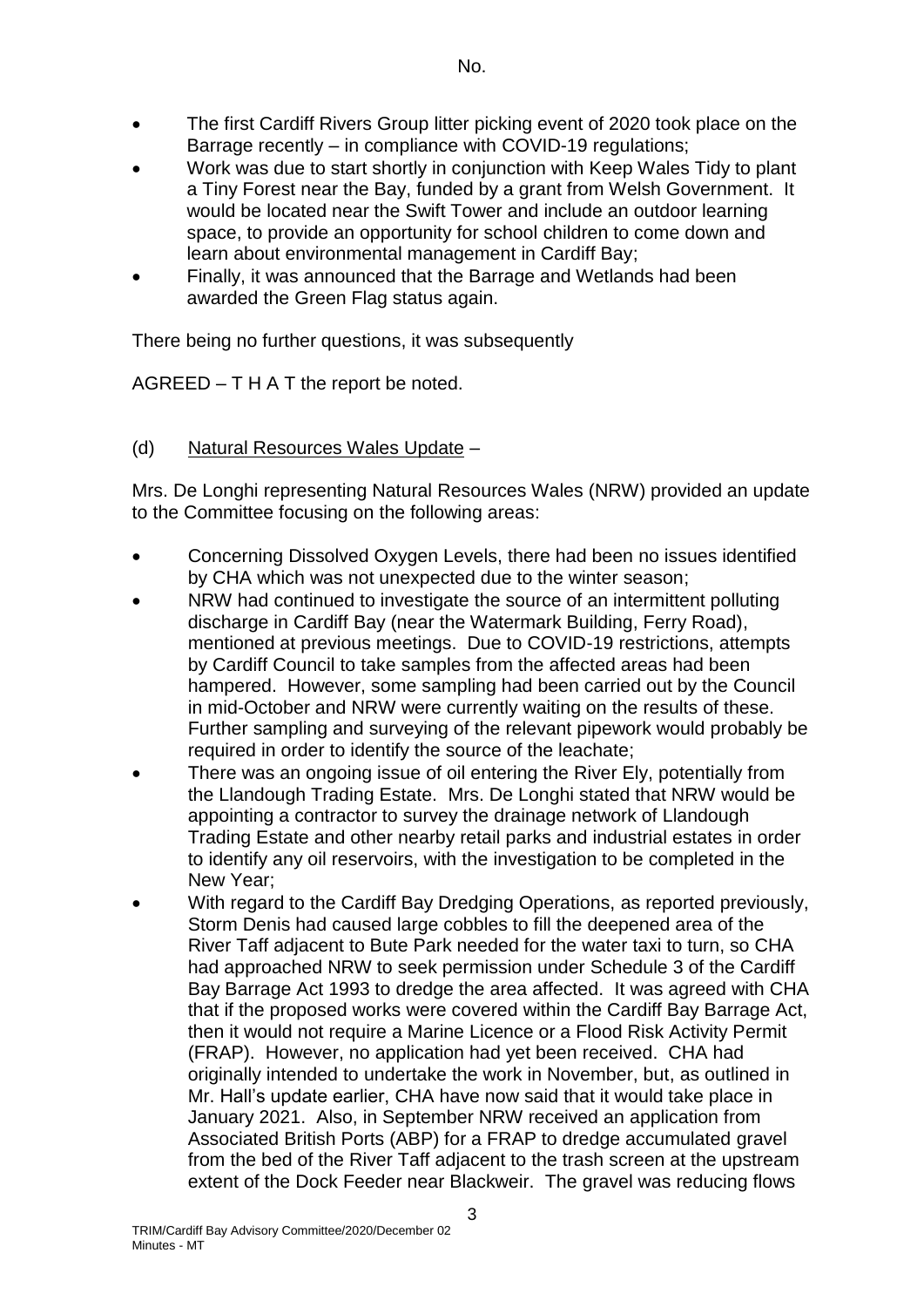through the penstock valves, so its removal was required to maintain discharge through the Feeder system. The FRAP was subsequently issued. However, ABP subsequently informed NRW that they would not be able to complete the dredging before the in-river embargo period  $(15<sup>th</sup> October to 15<sup>th</sup> May so as to not disturb migrating and spawning$ salmonid fish, nor to impede high flows in the river), so had delayed the work until after mid-May 2021;

- Referring to the Hinkley Point C Nuclear Power Station, NRW confirmed with EDF that an Environmental Impact Assessment (EIA) would be required for the dredge disposal marine licence application. NRW were expecting the submission by EDF, in late December, of a marine licence application for dredge disposal in Welsh Waters. If an application was received, it would be subject to a full public consultation in early 2021 and a decision in the spring of the same year;
- Finally, Mrs. De Longhi highlighted that a slightly higher than usual number of 'Salmonids' (fish 55cm or longer, such as Atlantic Salmon and Sea Trout) had passed through the barrage, which were likely to be 143 salmon and 4 sea trout in total, with a further 3,148 fish shorter than 55cm also passing through the barrage so far this year.

On the last point, the Chairman asked if these were likely to be all 'wild' fish now, which was confirmed as being the case.

Captain R. Lewis (Harbour Master), wished to refer to the point concerning the dredging application from ABP, which would ensure better water flow in the Docks and good water quality be maintained, therefore preventing the formation of algae bloom(s). He was very keen to get the dredging completed but understood this would not be possible to complete yet due to the reasons set out by Mrs. De Longhi in her report earlier. He explained that ABP had gone through a lengthy process to gain a permit to dredge the accumulated gravel and had agreed a plan for monitoring on a three-year basis and to supply the information gained to NRW. ABP would look to deposit evenly the gravel in conjunction with CHA and had spoken to CHA about this. Mr. Hall added that CHA had spoken to NRW too regarding the disposal site for the dredged material and how this could be done evenly. Furthermore, CHA would continue to work with ABP around monitoring in order to have a regime where ABP and CHA monitored at different times thereby preventing duplication.

There being no further questions, it was subsequently

AGREED – T H A T the report be noted.

### (e) Disposal of Land at Dumballs Road – Report to Cabinet:  $17<sup>th</sup>$  September, 2020 (For Information) –

The report had been placed on the agenda for the Committee's information, it being noted that any queries Members had in relation to the report could be referred to the Clerk who would obtain a response and reply accordingly.

4